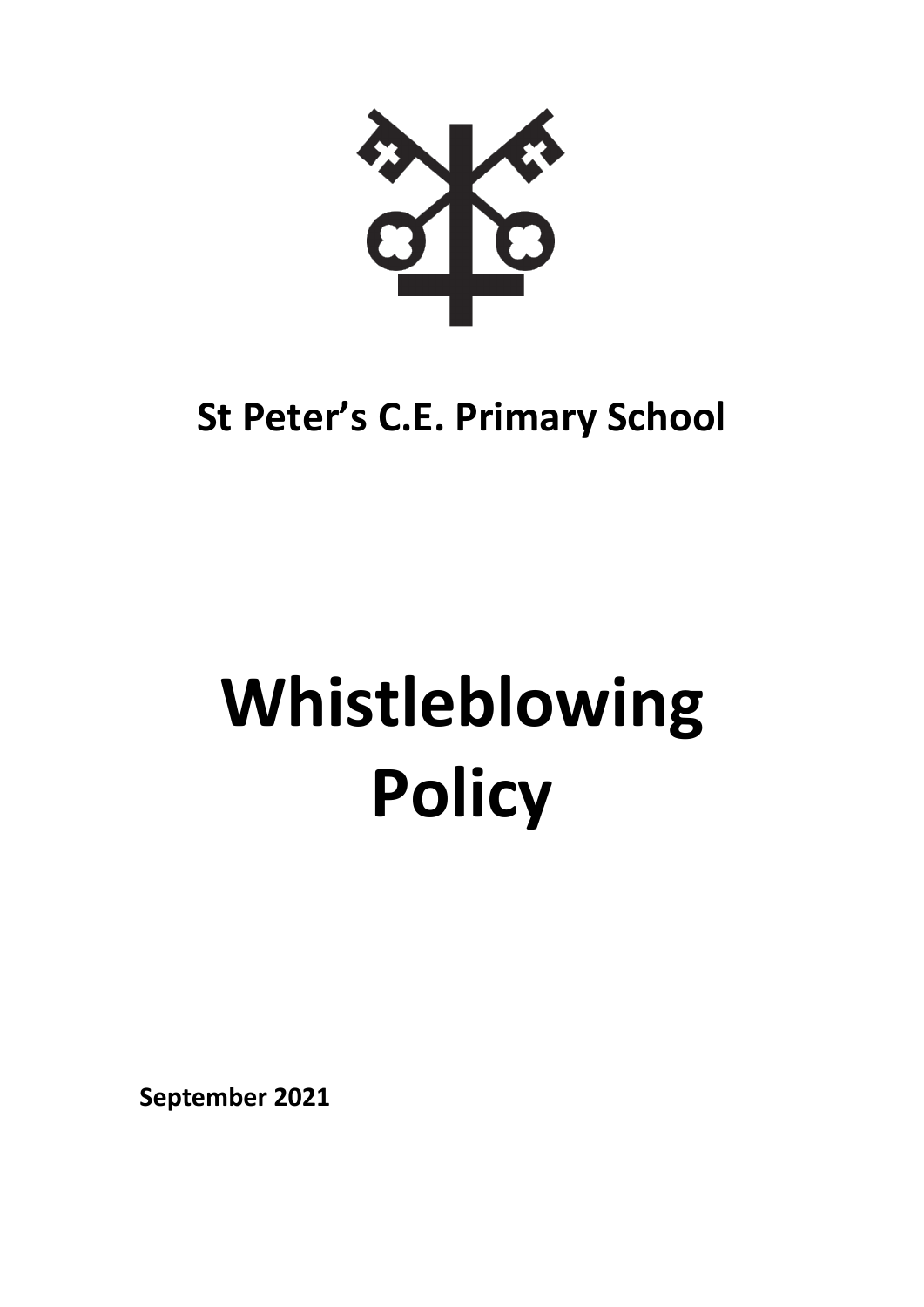#### **Christian Vision**

**As a Christian family at St Peter's School, we create a unique place of learning, nurturing the gifts that God in his awesomeness has given us. We encourage every child and prepare them for life's journey, inspiring them to fulfil their potential, their dreams and their aspirations. Sowing the seeds of tomorrow**

**Matthew 13:1-23**

#### **1. Policy Statement**

The Governing Body of St Peter's Church of England Primary School is committed to achieving the highest possible standards of openness, integrity and accountability. In line with that commitment, the Governing Body expects you and others that it deals with such as agency workers, contractors and partners, who have genuine concerns about any aspect of the School's work, to come forward and "Speak out" under the auspices of this policy and the Public Interest Disclosure Act 1998.

The Governing Body endeavours to ensure that the highest standards of conduct and probity are maintained and will take appropriate action to prevent serious failure, irregularities, dishonesty and wrongdoing.

The Governing Body genuinely seeks a culture of accountability and openness and this policy sets out the ways in which you may raise any concerns that you have, and how those concerns will be dealt with. It gives protection to you from harassment, victimisation or bullying where you raise concerns within these procedures.

The Whistleblowing Policy is for concerns where the interests of others or the organisation itself are at risk. It has been devised to enable you to raise your concerns at an early stage and in the right way. The school would rather that you raised the matter when it is just a concern rather than wait for concrete proof. A reasonable belief is sufficient and under no circumstances should you try to obtain proof yourself.

If something is troubling you about which you think the school/Governing Body should know about or ought to look into, please use this policy.

If, however, your concerns are in respect of an employment related matter, there are other policies which may apply, for example the Grievance Policy or Complaints Procedure.

#### **2. Aims of the Policy**

The policy aims to: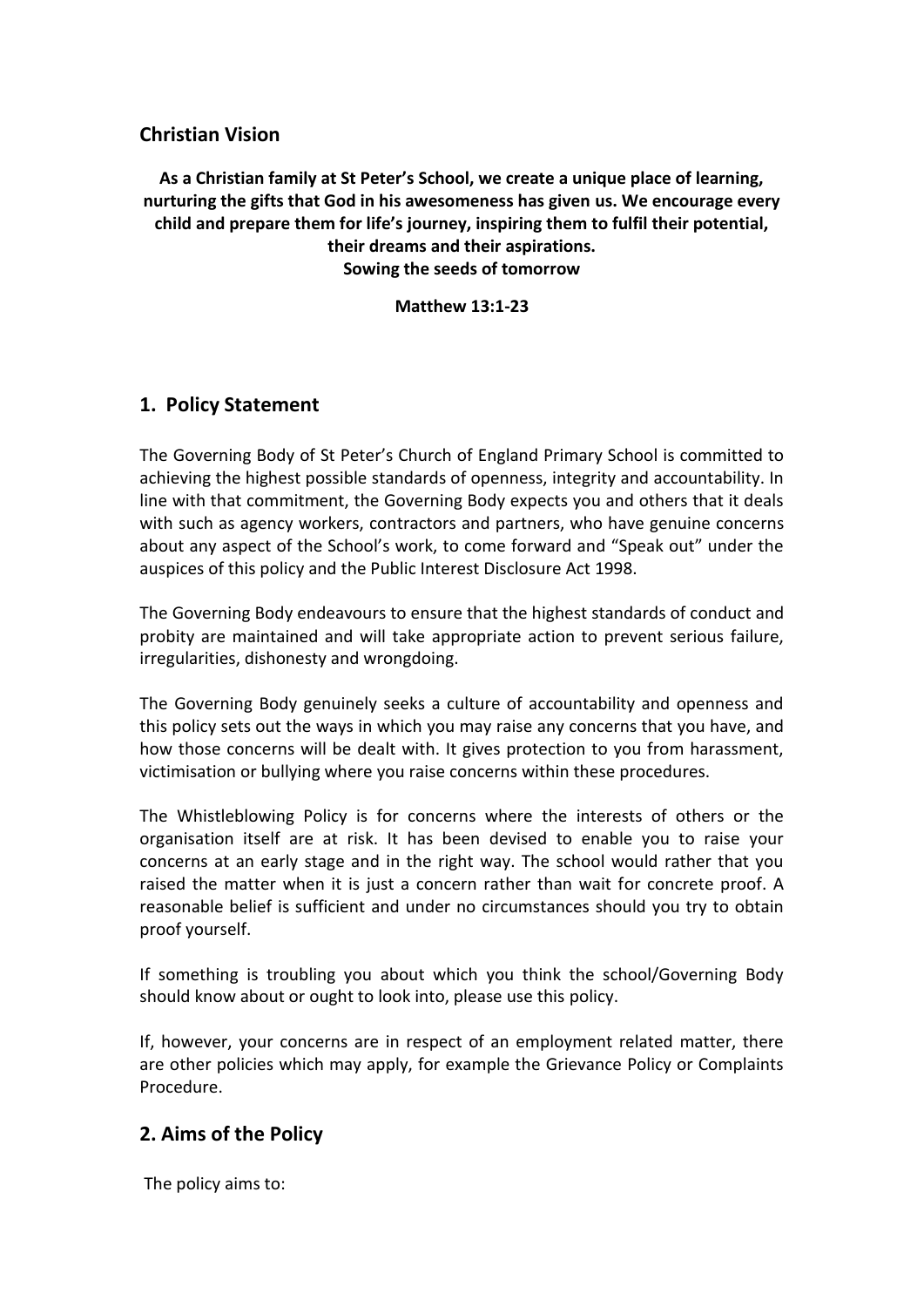- support a culture of openness, accountability and integrity;
- encourage a person to feel confident in raising genuine concerns and to question and act upon these;
- encourage employees to raise matters internally at an early stage so that these can be dealt with appropriately and demonstrate the school's commitment to ensuring its affairs are carried out ethically, honestly, and to high standards;
- allow the complainant to voice their concerns outside the school in certain circumstances;
- reassure you that if you raise any concerns, you will be protected from, possible reprisals, victimisation or other detriment;
- provide ways for anyone to raise those concerns and, subject to any legal constraint, receive feedback on any action taken as a result, and ensure that those raising issues get a response to their concerns and that they are aware of how to pursue them if they are not satisfied with any actions;
- contribute to the efficient running of the school and the delivery of its service to the community; and
- Uphold the reputation of the school and maintain public confidence.

Finally, it is hoped the introduction of this policy will increase the likelihood that the Governing Body will hear of any wrongdoing in time to prevent any serious incidents or damage.

# **3. Why do we need a Policy?**

The Public Interest Disclosure Act 1998 and the Enterprise Regulatory Reform Act 2013 amended the Employment Rights Act 1996 to provide protection for workers who raise legitimate concerns about specified matters of concern.

The Governing Body encourages anyone who has serious concerns about malpractice to speak out. Employees and other workers, for example, agency workers or consultants are often the first to realise that there may be something seriously wrong. You may be reluctant to, or you may not, express your concerns because you feel speaking out would be disloyal to colleagues or the school. You may also fear harassment or victimisation and this could lead you to ignore the problem rather than report it, particularly if this is just a suspicion. However it is important that there is a culture of accountability and openness and you have a responsibility to report your concerns accordingly.

In introducing this policy, the Governing Body hopes to avoid such situations and to encourage you to speak out. We all have a vital role to play in implementing and supporting the policy and the Governing Body expects that you will co-operate with this policy and any investigation.

Issues which can be disclosed as part of this policy are (but not limited to):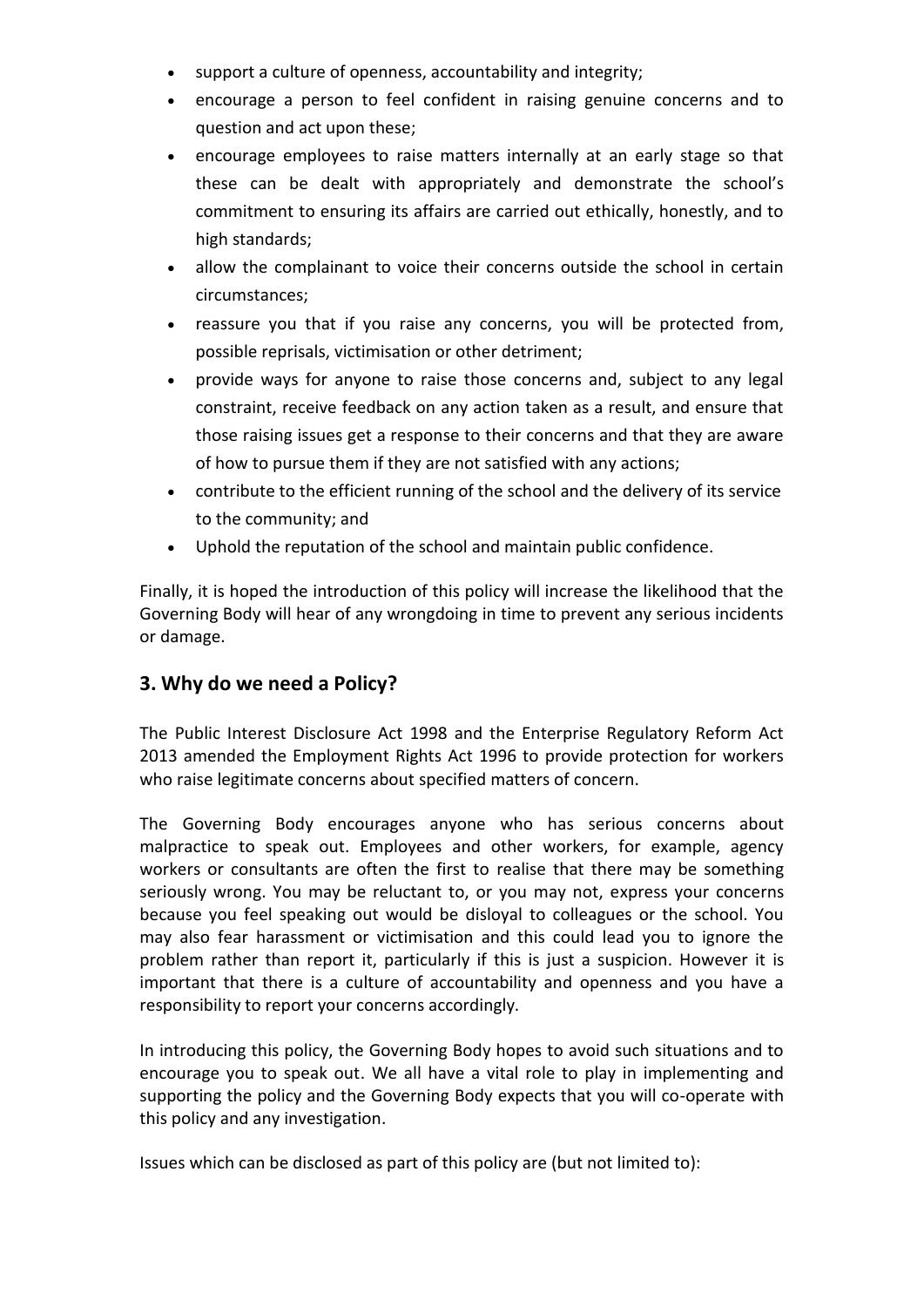- a criminal offence (e.g. fraud, corruption or theft) has been or is likely to be committed;
- a miscarriage of justice has been or is likely to occur;
- the health or safety of any individual has been or is likely to be threatened;
- the environment has been or is likely to be damaged;
- public funds are being used in an unauthorised or illegal manner;
- conflict of interest e.g. not declaring a direct or indirect financial interest in a company which trades, or could potentially trade with the school/LA or a direct personal, financial and other interests which may conflict with the business of the Council or with their employment with the school/LA;
- breach of a legal obligation or statutory codes of practice;
- serious failure to comply with appropriate professional standards;
- sexual, physical or verbal abuse or mistreatment of any employee or service recipient is taking place;
- discrimination as defined under the Equality Act 2010 is occurring to any employee or service recipient;
- showing undue favour over a contractual matter or to a job applicant;
- any other form of improper action or conduct is taking place, or if information relating to any of the above is being deliberately concealed or attempts are being made to conceal it.
- if told not to raise or pursue any concern by a line manager or senior officer you should not remain silent, the matter should be reported.

This policy is not a substitute for, and does not replace, other complaints or reporting procedures. Where the concern raised relates to a breach of one of these they will be investigated under the most relevant policy. In such cases you will still receive protection in respect of confidentiality and anonymity as detailed in this policy. For example:

- financial regulations:
- child protection/safeguarding procedures;
- health and safety policy;
- the disciplinary policy:
- the complaints policy;
- The grievance policy (which an employee may use to resolve contractual issues relating to their employment or conditions of service).

# **4. Who will be the point of contact for the policy?**

This will depend on the nature of the issue but in school there will be a Designated Officer who is the point of contact for concerns raised under the Whistleblowing Policy. He/She should normally be the Headteacher or Chair of Governors.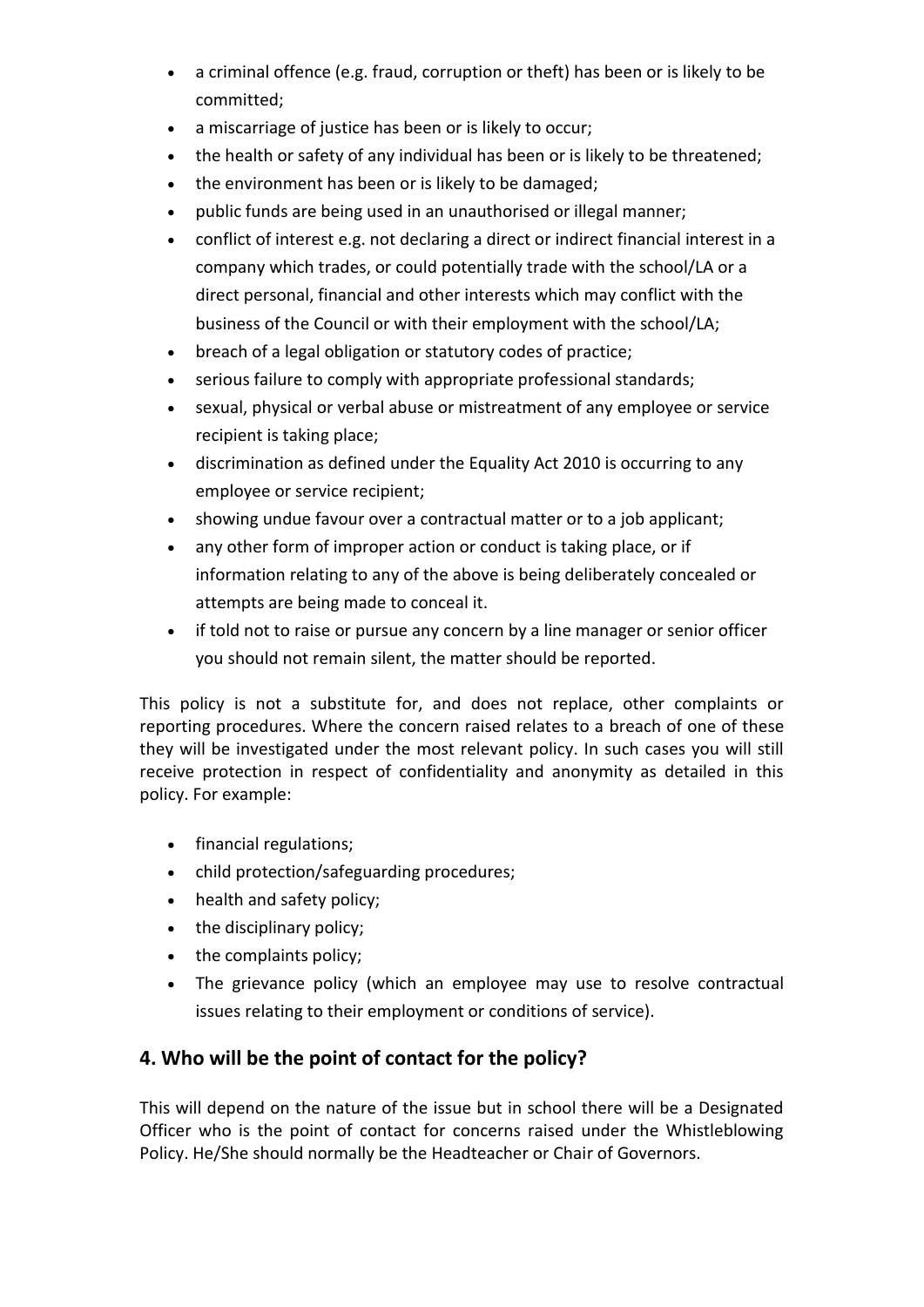Mrs Vicky Weddle, Headteacher will be the Designated Officer in this school for the purpose of this policy.

It is recognised, however, that you may wish to raise a concern independently of school and therefore the Local Authority (LA) or the Diocese can be contacted should this be necessary, the contact in the LA is the Governor Services Support Manager and the Director of Education at the Diocese.

# **5. Safeguarding of children and young people**

You have a duty to report concerns about the safety and welfare of pupils and students. Any concerns should be reported to the school's Designated Senior Lead for Child Protection (DSL), if this is under Whistleblowing this should be as well as the Designated Officer for Whistleblowing detailed above, this would include such issues as:

- physical abuse of a pupil/student;
- sexual abuse of a pupil/student;
- emotional abuse of a pupil/student;
- neglect of a pupil/student;
- an intimate or improper relationship between an adult and a pupil/student;
- contact with pupils via social media (see e-safety policy).

The school's DSL for Child Protection is Vicky Weddle, Headteacher. If she is not available it would be Martine Blokland, well-being co-ordinator or Max Smith, Acting Deputy Head.

The reason for the concern may be the actions of a colleague (including a more senior colleague), a Governor, another pupil/student or someone outside the school. Whatever the reason, concerns must be reported.

#### **6. How can a concern be raised within School?**

- In the first instance, you should raise your concern with your immediate line manager. Your manager will then refer the matter to the Designated Officer and/or DSL as appropriate either in school or at the LA/Diocese.
- If the line manager is involved you should raise the concerns with the Designated Officer in school or at the LA/Diocese.
- If the Designated Officer is involved at school level the line manager should raise the concerns with the Chair of Governors or the LA/Diocese.
- If the Chair of Governors is involved the Designated Officer in school should raise the concerns with the Director, Schools and Education and, in the case of Voluntary Aided Schools, with the Diocesan Education Officer.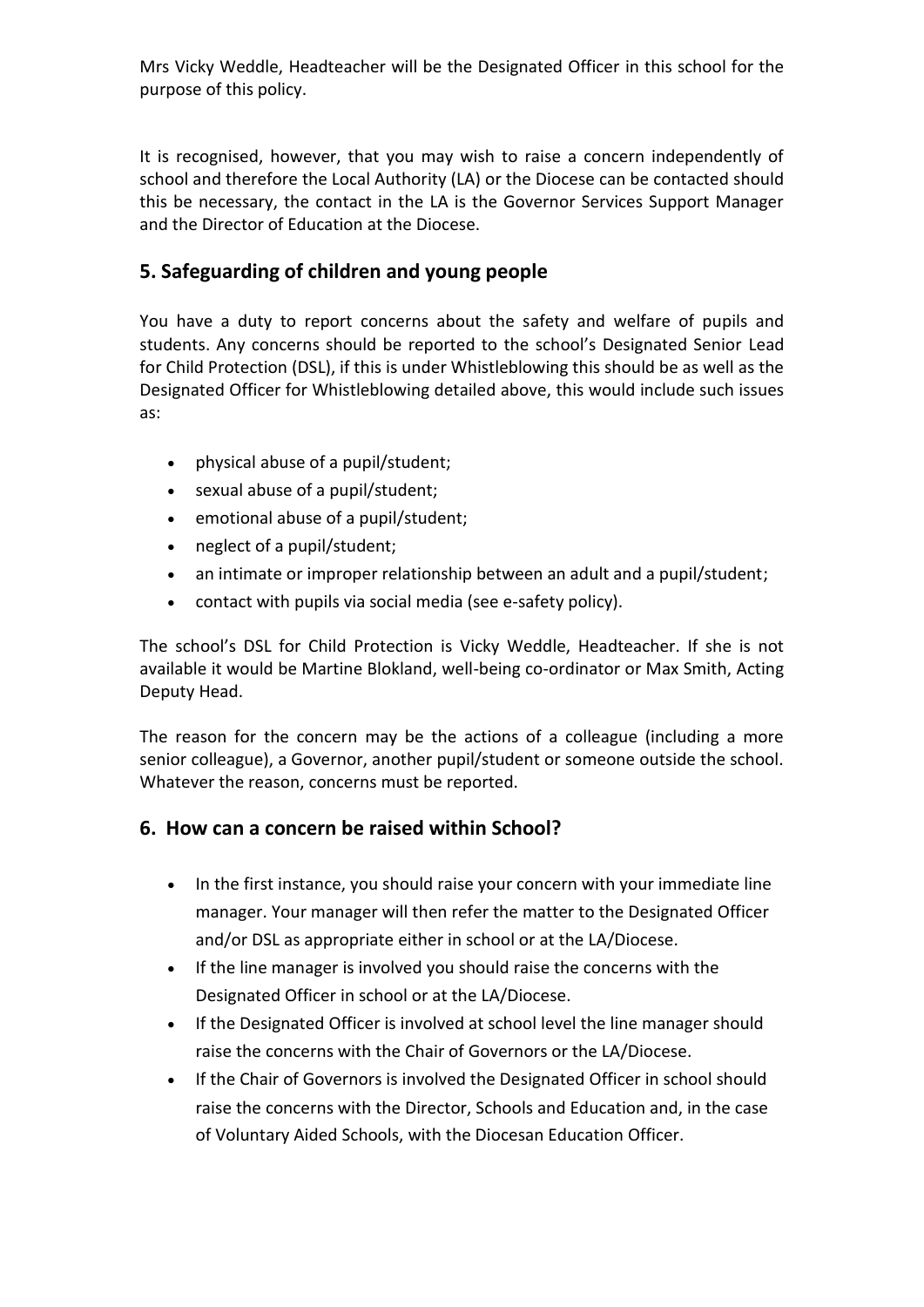In the first instance, you may raise your concern verbally, but ideally this should also be done in writing (using a pink slip, found in the school office). A written outline of your concerns helps to clarify key issues and reduce any misunderstanding. You should include the following information where possible:

- the background and history of the concern (giving relevant names, dates etc. where possible);
- the reason why you are particularly concerned about the situation;
- the possible implications of your concerns.

The earlier your concern is raised the easier it is to investigate and take action.

If you are unsure you may wish to consider discussing your concern with a colleague or Trade Union/Professional Association Representative first and you may find it easier to raise the matter if there are two (or more) who have had the same experience or concerns.

You may invite a trade union, professional association representative or a work colleague to be present during any meetings or interviews in connection with the concerns raised.

# **7. Confidentiality**

All concerns will be treated in confidence and the Designated Officer will make every reasonable effort not to reveal your identity. Your identity will not be disclosed without your consent or unless this is required of the school by a Court Order or other lawful authority. We may be obliged to provide information that identifies you either directly or indirectly and so you should be aware that whilst you may make a disclosure anonymously, this may not be guaranteed at a later stage.

Anybody involved in an investigation under the scope of this policy must maintain confidentiality regarding the complaint and information provided; failure to do so will be treated as a disciplinary offence. At the appropriate time, either during the investigation or at the conclusion, you may need to come forward as a witness and will be given assistance and support to help you. You should also note that anyone disclosing confidential information outside the school that is not covered by the Public Interest Disclosure Act could be subject to disciplinary action for a potential breach of the Data Protection Act 1998.

Any discussion with a person against whom an allegation of malpractice has been made must be approved by the Designated Officer. It is a disciplinary offence for other discussions to take place with that person in respect of issues raised under the scope of this policy.

#### **8. Anonymous Allegations**

Concerns expressed anonymously are much less powerful and are often more difficult to investigate. This policy encourages you to put your name to an allegation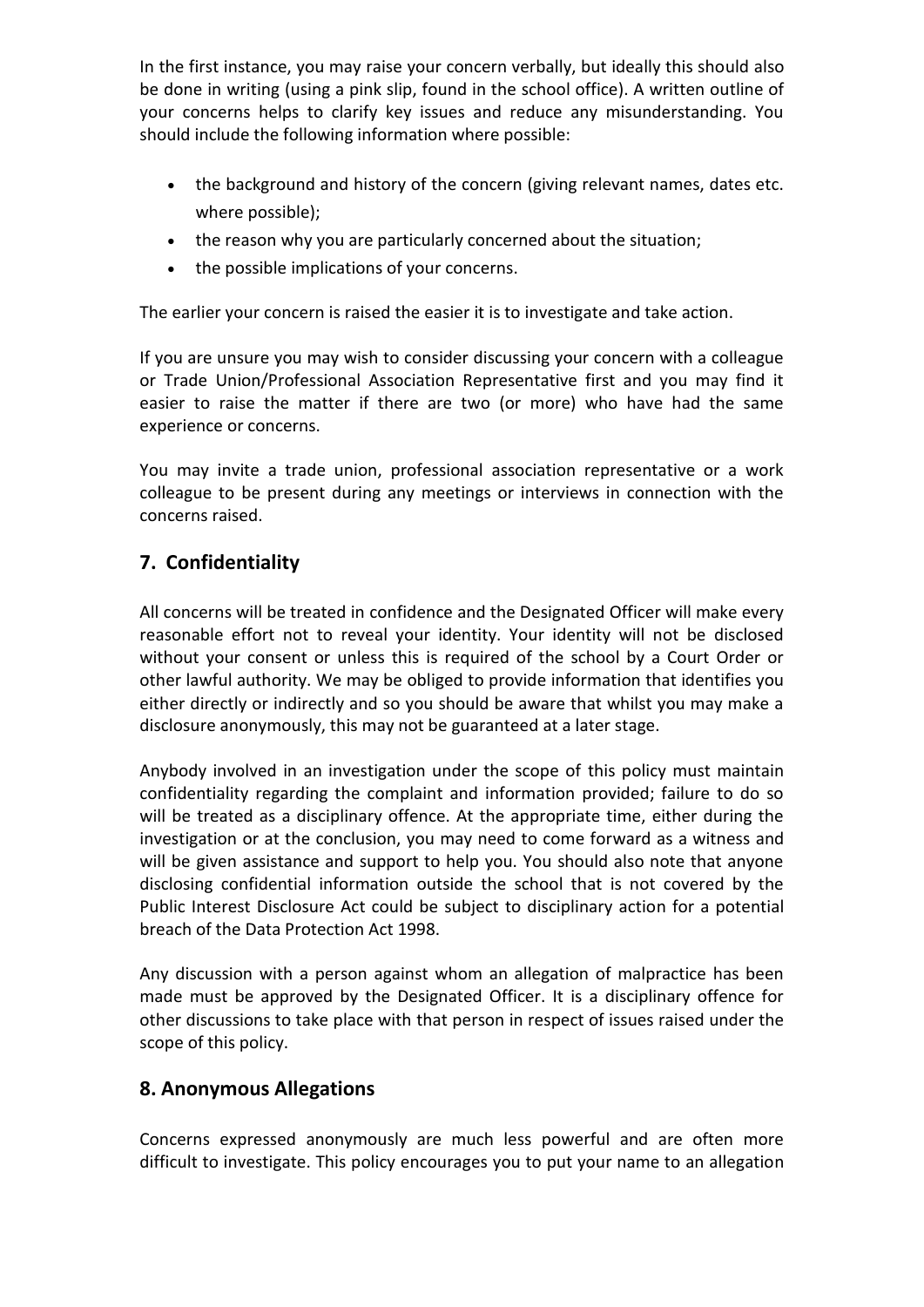whenever possible and we will do our best to protect your identity. In exercising this discretion the factors to be taken into account would include:

- the seriousness of the issues raised;
- The likelihood of being able to confirm the allegation from attributable sources.

#### **9. What protection are you entitled to when raising a complaint?**

The Governing Body recognises that the decision to report a concern can be a difficult one to make. Because of this, the Governing Body wants to be supportive and will not tolerate any harassment, bullying or victimisation. It will take appropriate action to protect you if you raise a concern.

Should you believe that you have suffered a detriment or been victimised, harassed, bullied or dismissed in breach of the protections of the Public Interest Disclosure Act 1998, in response to your disclosure, you should raise this matter immediately as a grievance to be investigated.

Any investigation into allegations of potential malpractice will not influence (or be influenced by) any employment procedures that may already be underway. It is not the Governing Body's intention to hold in abeyance action taken under the disciplinary or other policies, pending the completion of investigations taken in accordance with the Whistleblowing Policy, unless the Governing Body considers that the merits of a particular case warrant this.

If you raise a concern under this policy, you will not be at risk of suffering any form of retribution/detriment as a result, provided that:

- the disclosure is made to the appropriate person or Bodies;
- you reasonably believe that the disclosure is in the public interest;
- And/or you are not acting for personal gain.

# **10. How will the designated officer respond to a complainant?**

The Designated Officer will generally have a coordinating role, dealing with concerns and allegations and ensuring that these are investigated thoroughly. The Designated Officer would not normally investigate the concern personally but would have a coordinating and liaison role. Where appropriate, the matters raised may:

- be dismissed without further action;
- be investigated internally by an independent person;
- be investigated by management, internal audit or other appropriate procedures for example - through Child Protection/Safeguarding procedures or the Disciplinary Policy;
- be referred to the police;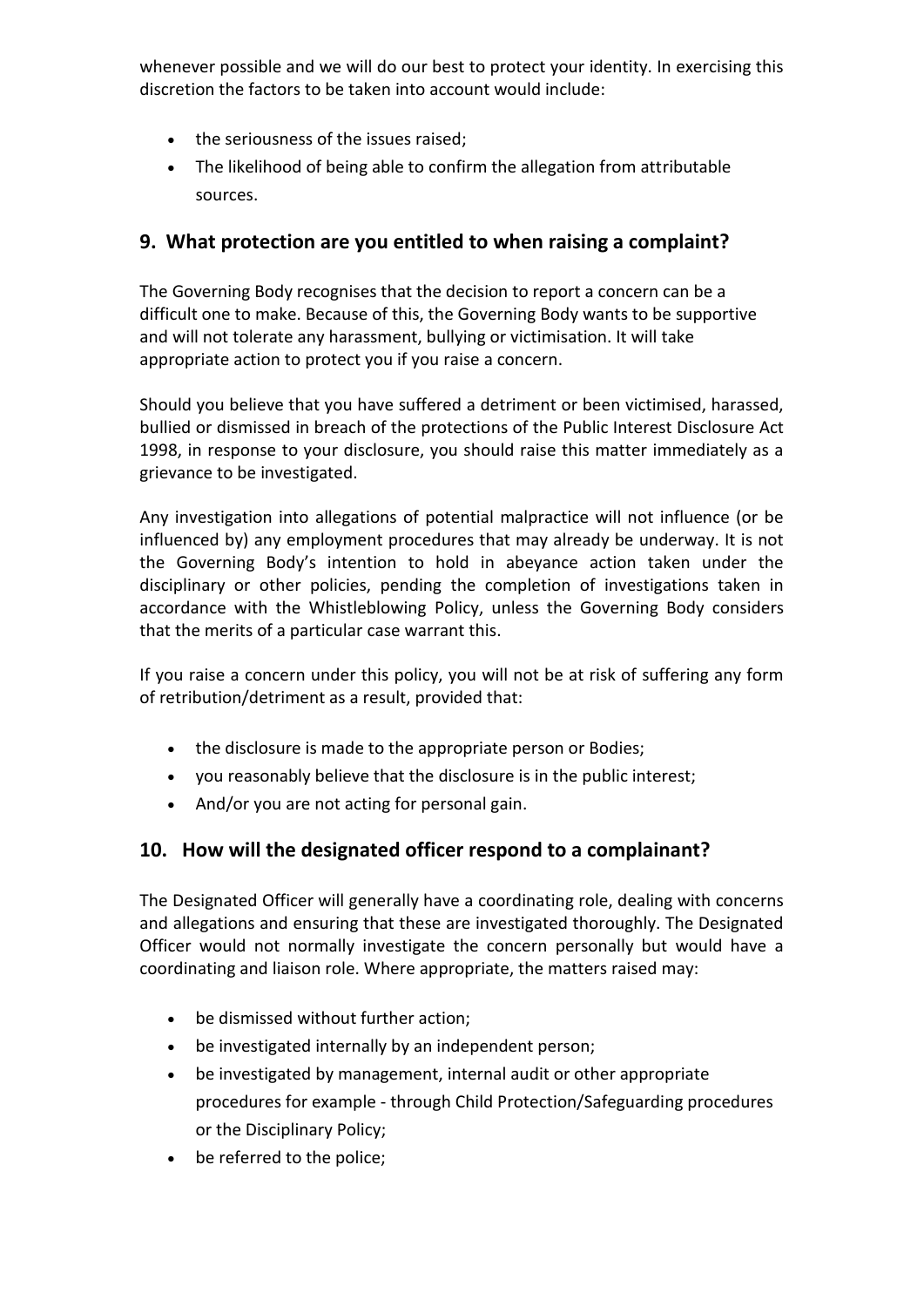- be referred to the external auditor;
- form the subject of an independent inquiry.

#### **11. When will the designated officer respond to a complainant?**

Within seven working days of a concern being received, the Designated Officer will endeavour to write to you to:

- acknowledge that the concern has been received;
- advise you if more information is required or arrange a confidential meeting;
- indicate how they propose to deal with the matter;
- give an estimate of how long it is anticipated it will take to provide a final response if this is possible to determine at the outset;
- advise whether further investigations will take place and if not, why not.

The Designated Officer will inform the individual affected to explain that a whistleblowing complaint has been made.

Where the complaint involves partnership organisations and their employees, the Designated Officer will seek full co-operation with the partner and will encourage partner organisations to deal with the matter in accordance with the general principles of this policy, as this complies with the spirit of the Public Interest Disclosure Act. However, where the partner does not co-operate, the investigation will be carried out and the partner will be advised of any action that the Designated Officer intends to take.

In order to protect all individuals (including those accused of possible malpractice), brief initial enquiries will be made to decide whether an investigation is appropriate and, if so, what form it should take. However, if immediate or urgent action is required, this will be taken before any investigation is concluded. After initial enquiries, it may be possible to resolve some or all of your concerns with an explanation and/or agreed course of action. The amount of contact between the Designated Officer and you will depend on the nature of the matters raised, and the clarity of the information provided. If necessary, the Designated Officer will seek further information from you.

You will have the opportunity to have a Trade Union Representative or work colleague present with you at any meeting with the Investigating Officer. Any representative attending any meeting will be bound by the confidentiality clauses within this policy, unless there is an obligation covered by external legislation that binds or requires the representative to make a qualified disclosure to a relevant body.

The Designated Officer will take reasonable steps to minimise any issues, which may result from your concern. If it is necessary to give evidence in criminal or disciplinary proceedings, the Governing Body, through the school's HR & Legal Services (or their representative), will arrange for you to receive advice about the procedure.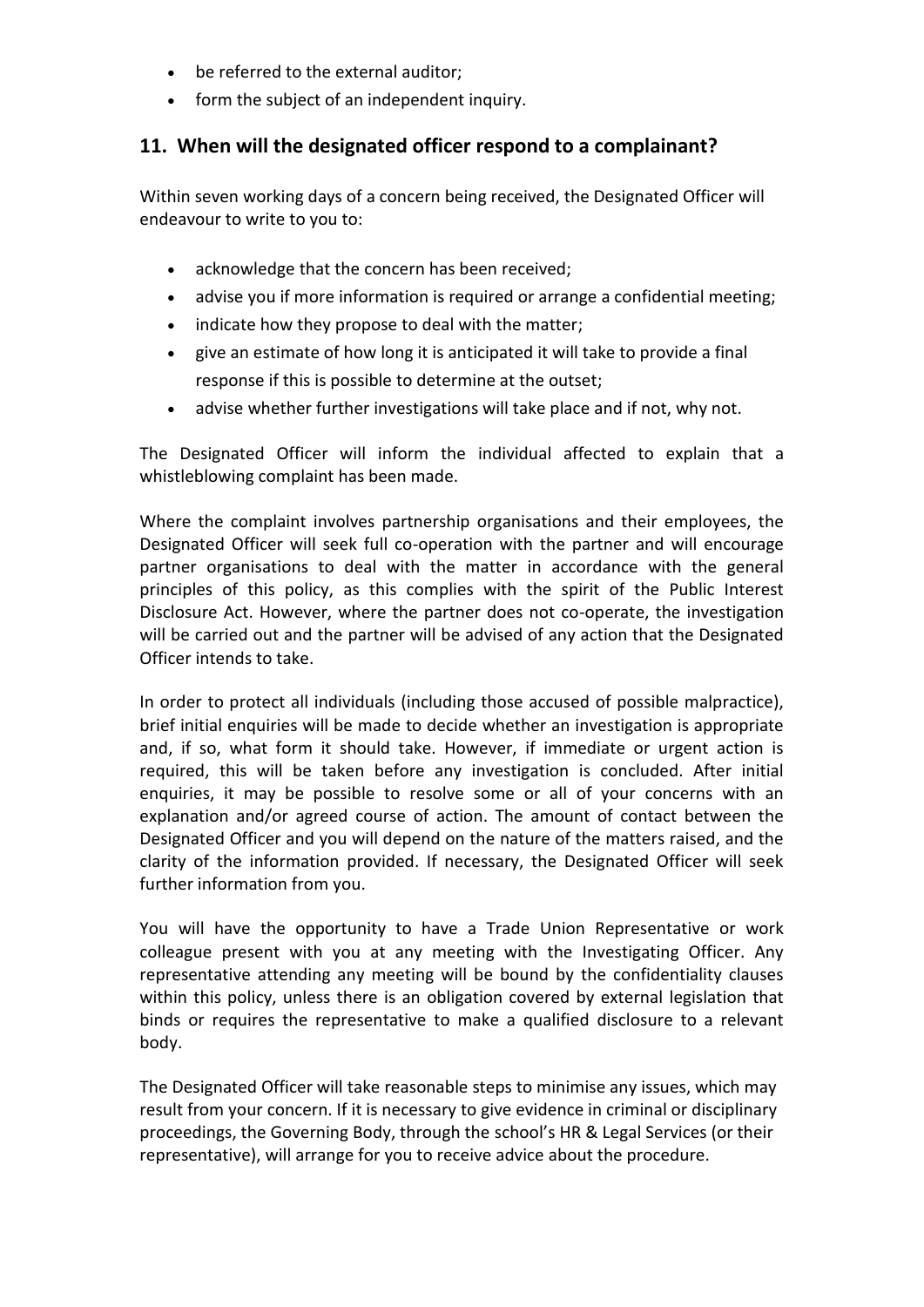# **12. What will happen following the investigation?**

Following the investigation, the Designated Officer will (subject to legal constraints) inform the Headteacher (or Chair of Governors), and you of the result of the investigation. This will not include details of any disciplinary action, which will remain confidential to the individual concerned. The Designated Officer will also inform the individual at the centre of the investigation of the outcome.

If the investigation shows there is a case to be answered, the Disciplinary or Capability Procedure may be used.

If there is no case to answer, the Designated Officer or the line manager will inform the Headteacher (or Chair of Governors) of this fact.

The Governing Body accepts that you need to be assured that the matter has been properly addressed. You will therefore be informed of the outcome of any investigations providing there are no legal or other restraints.

# **13. What records will be maintained in connection with the policy?**

A note of the concern raised, how it was resolved and copies of any records associated with the investigation will be stored confidentially for 36 months following resolution. The information will then be disposed of in an appropriate and confidential manner.

The Designated Officer has overall responsibility for the maintenance and operation of this policy. The Designated Officer will maintain a record of concerns raised, and the outcomes (in a way which does not endanger confidentiality), and shall report as necessary to the Governing Body. Confidential information will be kept by the Designated Officer on the school site, or by the Designated Officer (LA) in the Council offices.

#### **14. How can concerns be raised outside the School?**

In accordance with the Act, this policy is intended to provide you with an avenue in school to raise concerns and the Governing Body hopes you will be satisfied with any action taken. You can also obtain support by talking to your Trade Union/Professional Association. If, however, you remain concerned, having exhausted all internal procedures, and believe it is right to take the matter outside the Governing Body the following are examples of external organisations you can contact:

Local Authority (if you have not already contacted them), Diocese, Ofsted, Health & Safety Executive, Audit Commission, the Environmental Agency, OFTEL, OFFER, OFWAT, OFGAS, FSA, Serious Fraud Agency, Inland Revenue, Customs and Excise, DTI, Office of Fair Trading, Trade Union Certification Officer, Charity Commissioners, Data Protection Registration Officer, or the organisation Public Concern at Work.